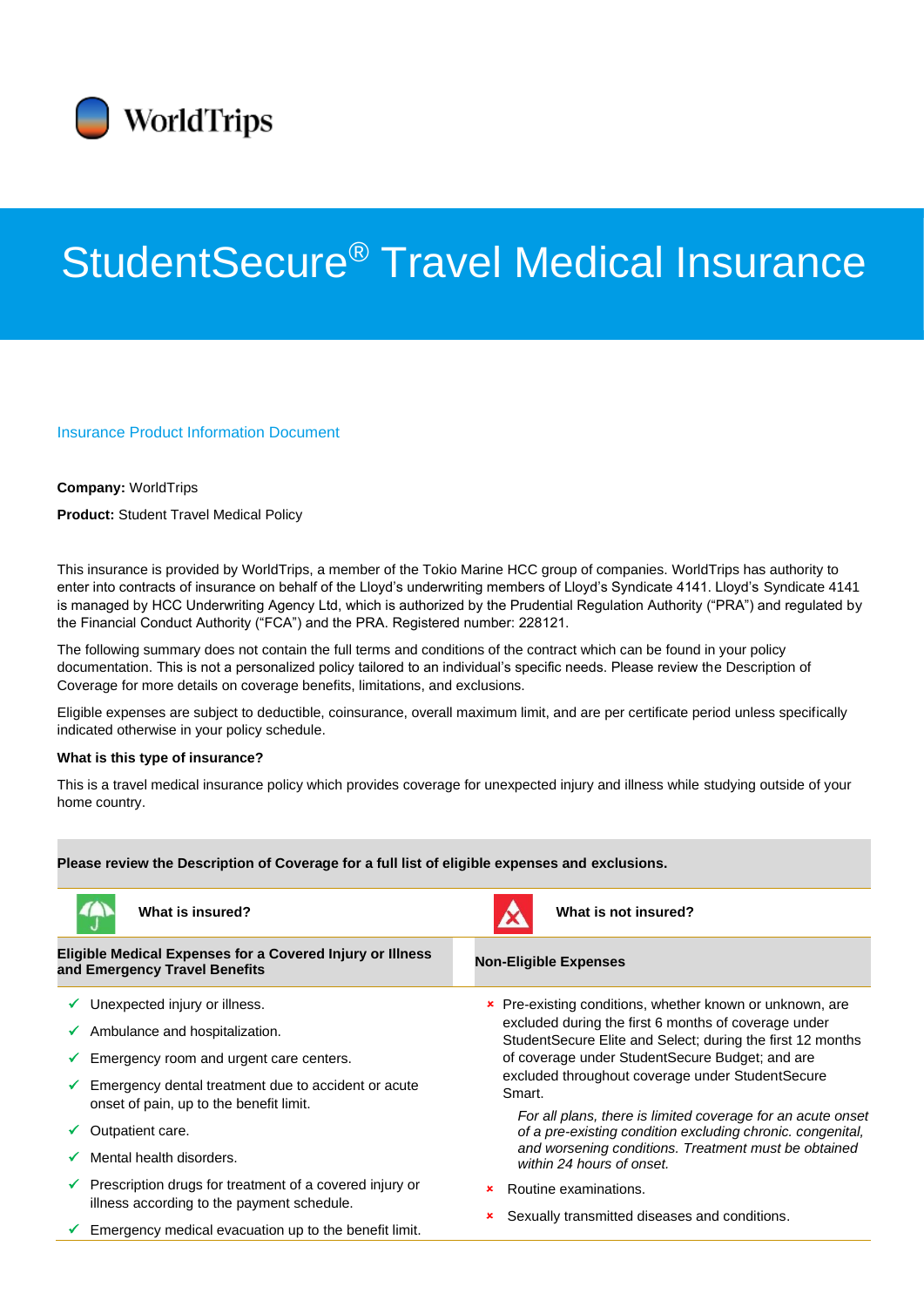- $\checkmark$  Emergency reunion up to the benefit limit.
- $\checkmark$  Repatriation of remains.
- Outpatient physical therapy and chiropractic care up to the benefit limit.
- $\checkmark$  Injury or illness due to terrorism up to the benefit limit (no coverage under the StudentSecure Smart plan).
- Maternity care for a covered pregnancy which begins after the effective date and newborn care up to the benefit limits (no coverage under the StudentSecure Smart plan).
- $\checkmark$  Optional school-sanctioned intercollegiate, interscholastic, intramural, or club sports up to the benefit limit (no coverage under the StudentSecure Smart plan).

## **StudentSecure Select and Elite Only**

- $\checkmark$  Accidental Death and Dismemberment up to the benefit limit.
- $\checkmark$  Optional crisis response associated with kidnapping, such as ransom, crisis response expenses, and loss of personal belongings up to the benefit limit.

## **StudentSecure Elite Only**

- $\checkmark$  Personal liability up to the benefit limit.
- Vaccinations up to \$150.
- Any self-inflicted injury or illness, or injury sustained due to intoxication or drugs. Under StudentSecure Smart, substance abuse is also excluded.
- Diseases of the skin.
- Treatment of weak, strained, flat, unstable or unbalanced feet, metatarsalgia or bunions, and treatment of corns, calluses or toenails.
- **\*** Non-sanctioned school sports and certain extreme sports (no organized school sports coverage under StudentSecure Smart).
- Injury or illness due to chemical, biological, nuclear agent, material, device or weapon.
- \* War and military action.
- **\*** Terrorism excludes locations where the U.S. Department of State has issued a level 3 or level 4 travel advisory (no coverage under the StudentSecure Smart plan).
- **EX** Emergency medical evacuation and repatriation of remains not approved in advance and coordinated by WorldTrips.
- **\*** Treatment that is investigational, experimental or for research purposes.
- **\*** Treatment not administered by or under the supervision of a physician, and products that can be purchased without a doctor's prescription.
- **\*** Charges incurred outside your certificate period or submitted to us more than 60 days after the last day of the certificate period.
- **\*** Treatment that is not medically necessary, provided by a relative or person residing with you, or provided at no cost to you.
- **\*** When purpose of travel is to obtain treatment in the destination country/countries.
- **x** Complications or consequences of a non-covered treatment or condition.

#### **Travel Assistance Services – Assistance Only**

- Medical provider referrals.
- Translation and interpretation assistance.
- Lost passport and travel document assistance.
- Embassy and consulate referrals.
- ✓ Emergency cash transfers.
- Prescription drug replacement.
- Medical monitoring.
- Legal & accounting referrals.
- Bail bond assistance.

**\*** There is no monetary benefit.